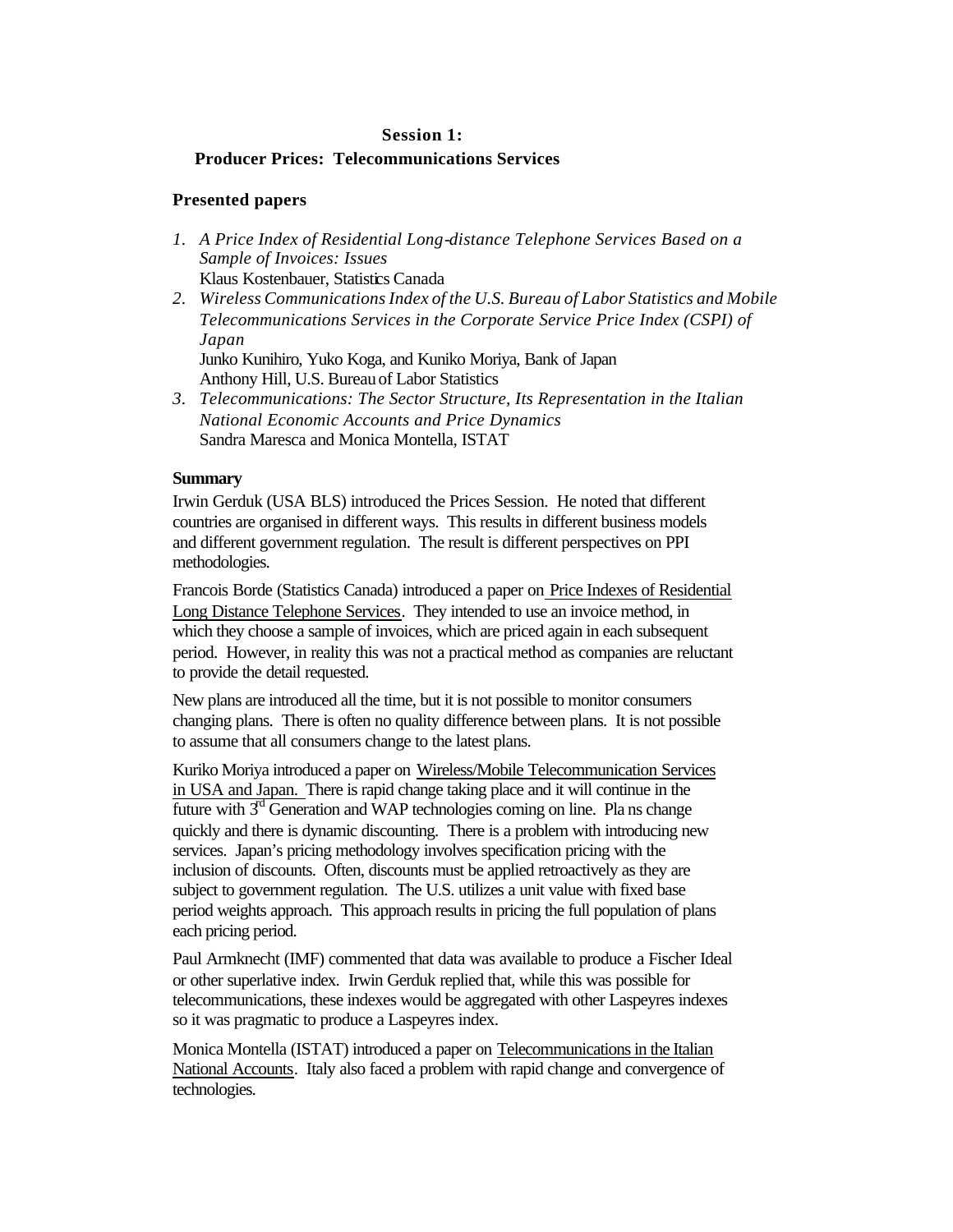#### General Discussion

Irwin Gerduk noted the parallels between the methods used in the United States and Italy. Several speakers noted the convergence between price statistics and national accounts. It was agreed that this was not surprising, as both have the same goals. However, it is pleasing as it indicated the soundness of the methods being used. It is beneficial for National Accountants to have an understanding of the difficulties faced by price statisticians.

Ron McKenzie (Statistics New Zealand) asked about the difficulties where telephones and telecommunication services are bundled. Irwin Gerduk said that the US distinguishes between sign-up services and ongoing services.

David Collins (ABS) said that traditional methods do not cope with the dynamics of the market place. They use a combination of unit values and sample plans. They also build strong relationships with suppliers because highly commercially sensitive information is required. He commented that the best way to evaluate PPIs is within an SNA framework. If a PPI is used as a deflator and odd volume measures fall out, this is a sign that there is something wrong with the price measure.

Nick Palmer (ONS) said that the UK has a method that is simple but works. Published tariff information is sorted by types of customers; fixed quantities are defined for each service. This static model is appropriate for the uses of the index.

Eurostat is concerned about three issues: bundling of services, new services and the distinction between consumers and businesses. They are developing a manual on measuring prices and volumes, building on the SNA. They will recommend the use of unit-value based measures or detailed breakdown of services as a good approach. They are also developing a standard for describing the quality of price indexes.

Statistics Canada asked for comments on the usefulness of the CPC definition of telecommunications services. ABS commented that a split between business and household services was needed as the two markets had different price strategies. There was an agreement that these splits are difficult to obtain from telecommunications providers.

## **Producer Prices: Accounting Services**

## **Presented papers**

- *1. A Producer Price Index for Accounting Services* Francois Borde and Gaetan Garneau, Statistics Canada
- *2. Corporate Services Price Index: Accountancy Services* Nick Palmer, UK Office for National Statistics

Francois Borde (Statistics Canada presented a paper called A Producers Price Index for Accounting Services. In Canada customers tend to deal with the same accounting firm for a long time and they buy the same set of services over time. Therefore they use actual specification contract pricing. Indexes are produced annually, because this is the frequency at which accounts are completed and contracts renegotiated.

Patrice Roussel (INSEE) asked about the production of regional indexes, whether there was a particular need for these in Canada. The answer was that Statistics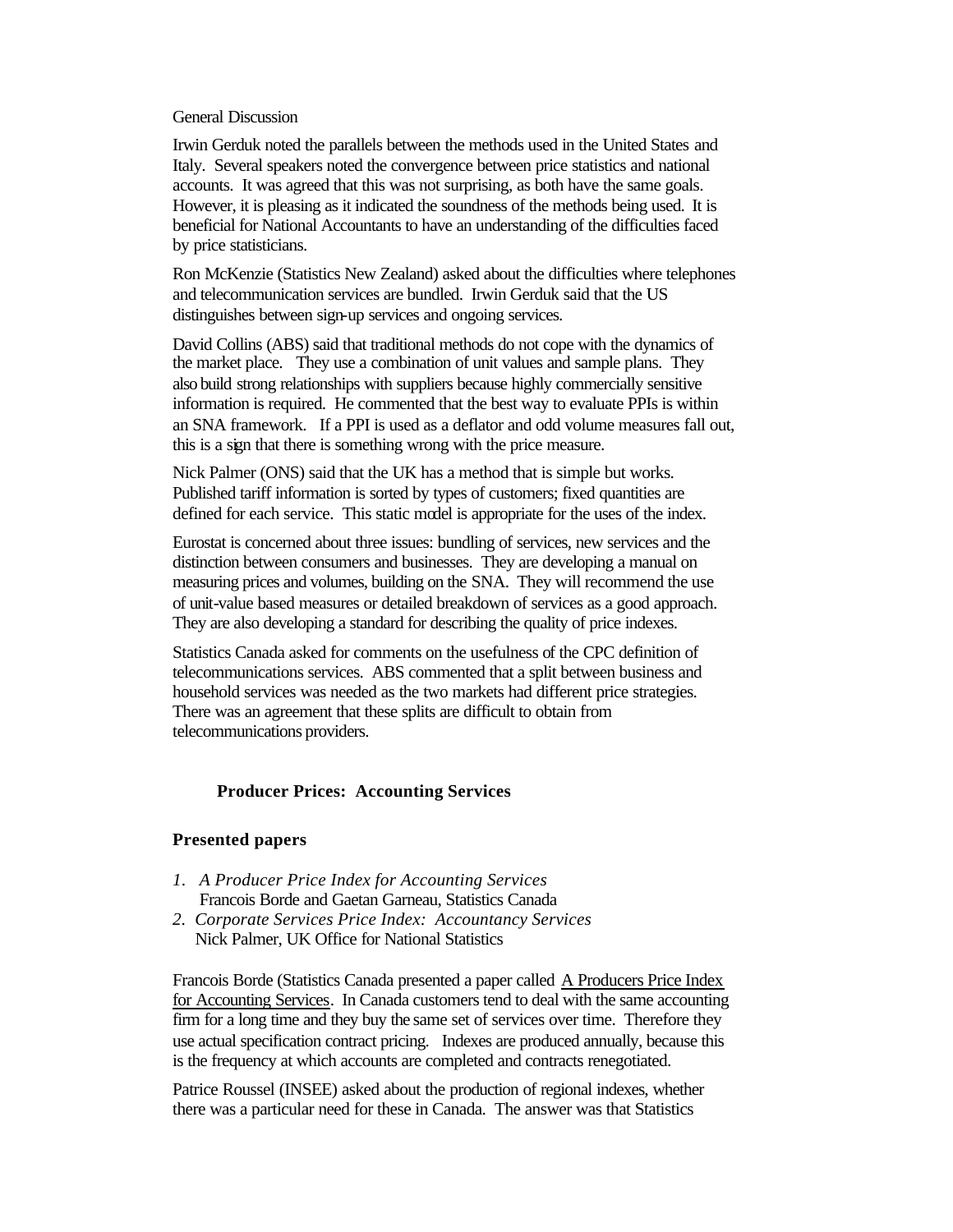Canada has a mandate to produce regional statistics. However, this is only done if robust information is available at a regional level.

Nick Palmer (ONS) presented a paper on Corporate Services Prices. Their use of model pricing has only been partially successful. They have measured fee income for different grades of staff.

## General Discussion

Irwin Gerduk suggested that it was important to define a unit of output to ensure that the price index is measuring price change correctly. The ABS suggested that output is measured in terms of inputs of labour units. If there is a change in the mix of experience of accountants, there is a change of output. The IMF commented that accounting services are delivered as staff supply sold as the time of a particular type of accountant. Since it is a staff supply situation, the suggested approach is satisfactory.

Eurostat asked if a change in the legislated basis for accounting standards would result in an increase in real output. It was agreed that this is the case.

The ABS commented that national accountants have tended to use wage rates as deflators in the past. However, it is reasonable to assume that productivity changes are included in charge-out rates. If this is the case, then a PPI based on charge out rates or fees is an improvement.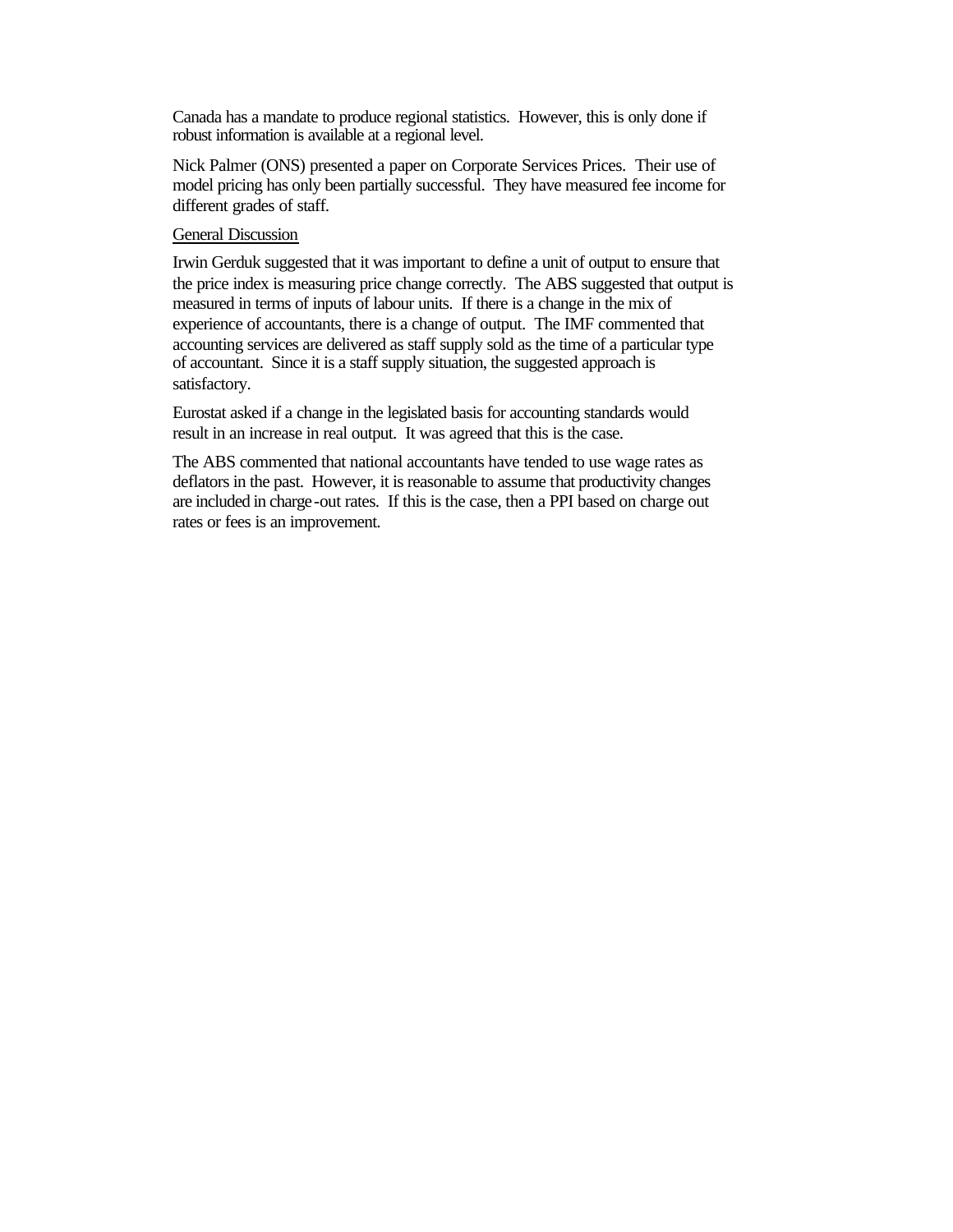# **Producer Prices: Legal Services**

# **Presented papers**

- *1. Australian Price Indexes for Legal Services* David Collins, Australian Bureau of Statistics
- *2. Legal Services within Producer Price Indexes: The New Zealand Experience* Ron McKenzie, Statistics New Zealand

# **Summary**

Both countries attempted similar pricing methodologies. New Zealand successfully used a model pricing approach. Australia had problems with this approach and switched to using the charge out rate for the labor service.

Shaila Nijhowne of Statistics Canada asked why the kind of detail available in the CPC was not used. David Collins replied that they relied on the industry to specify the publication structure.

Martin Brand of ONS stated that if the national accounts are more concerned about annual movements, the model pricing method is considered superior. Ron McKenzie said that the model pricing method is difficult to put together, which may mean that charge out rates actually give a better measure of price change. A discussion of the composition of charge out rates followed. Charge out rates include valuation of margins and can be adjusted to account for changes in the labor mix.

Paul Armknecht of the IMF raised the issue of the need for quality adjusted data for the national income accounts use.

# **Producer Prices: Architectural and Engineering Services**

# **Presented paper**

*1. Developing PPIs on Architectural and Civil Engineering Services: The Norwegian Experience* Andreas Kruger Enge, Statistics Norway

## **Summary**

Andreas Enge explained their use of regression models in calculating indexes for architectural and civil engineering services.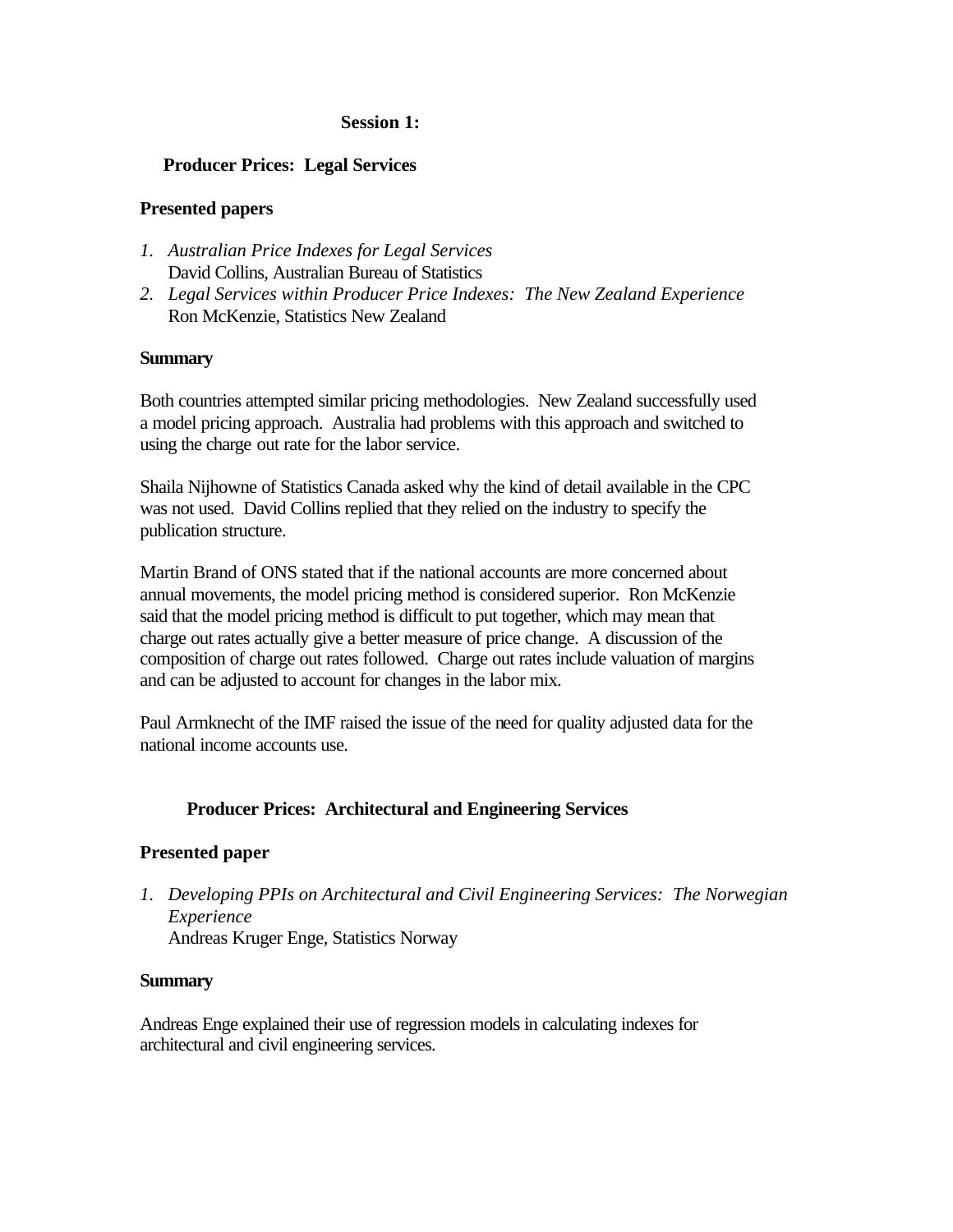David Collins asked about what factors caused price change. Andreas Enge responded that staff mix composition and demand had the largest impact on wages. There was a discussion about price volatility and the need to frequently update the hedonic models.

# **Producer Prices: Real Estate Services**

# **Presented papers**

- *1. The Development of Corporate Services Price Indexes for Real Estate Services and Property Rentals* Nick Palmer, U.K. Office of National Statistics
- *2. Australian Price Indexes for Real Estate Agents' Fees* David Collins, Australian Bureau of Statistics
- *3. Real Estate Price Statistics in China* Ye Shifang, National Statistical Bureau of People's Republic of China

## **Summary**

Australia and the U.K. used similar approaches. Model pricing was utilized augmented by the use of a real estate price index to measure change in selling price. The change in broker commission fees was picked up directly from a sample of real estate brokers and applied to the real estate selling price index.

A discussion followed on what was the output concept. Paul Armknecht of the IMF stated that it was for the sale of the property, not for the amount of effort put into the activity by the real estate agent. There also was a discussion of when the transaction occurred. It was determined that this occurs when the sale is finalized. Finally, there was a discussion of the value in using third party data. In this case, it was in using private sector or CPI data to reflect changes in selling prices. It was viewed as quite desirable if it brought down surveying costs. But there is always a quality concern when third party data are used. It must be determined that these data are, in fact, sufficiently accurate for use.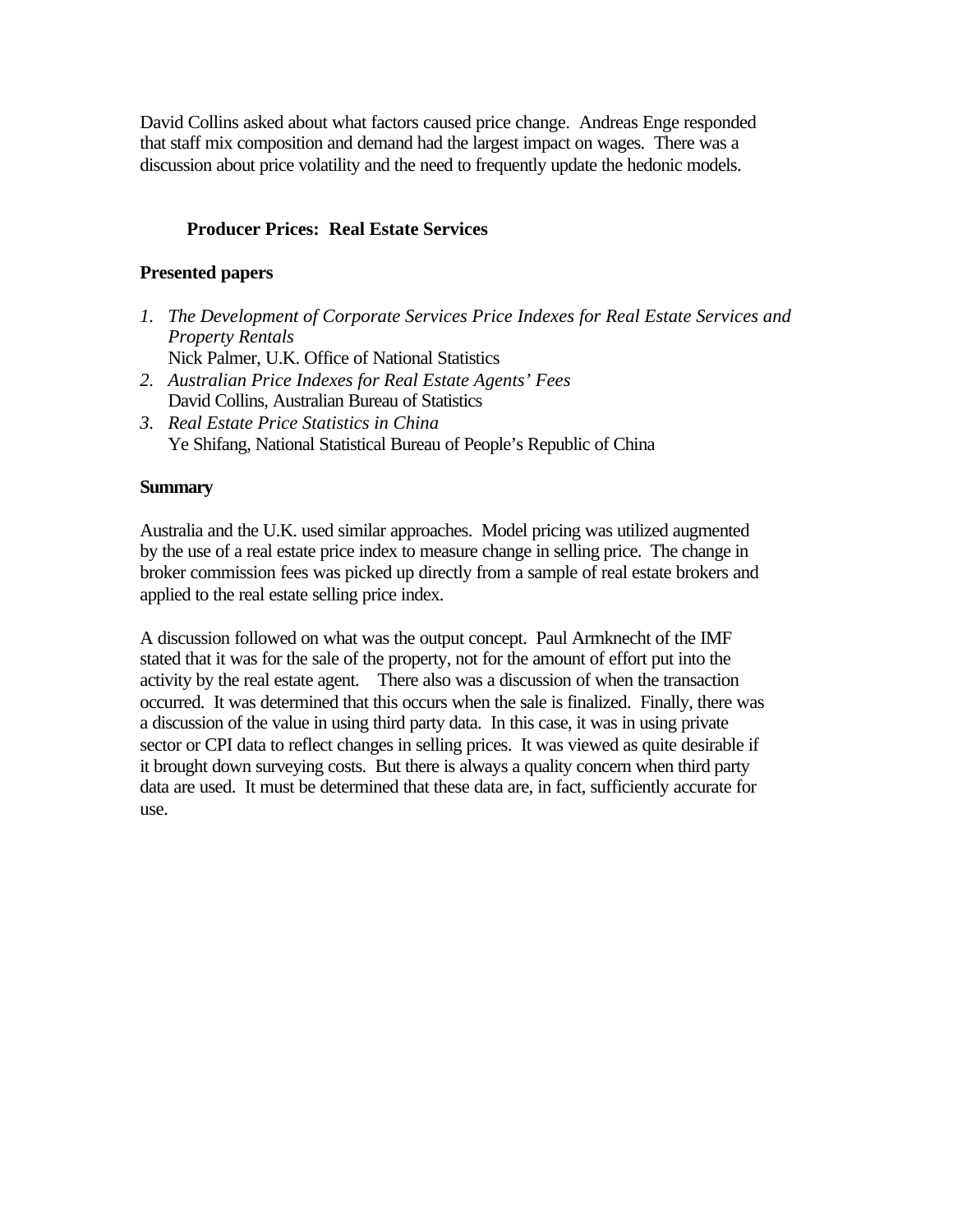### **Session 1: Producer Prices: OECD Survey of International Service Pricing Activities**

#### **Presented paper**

*1. OECD Inquiry on National Collection of Services Producer Prices* Bill Cave, OECD

#### **Summary**

Bill Cave of the OECD presented the provisional report on the Inquiry on National Collection of Services Producer Prices undertaken in July/August 2000. 35 countries had been sent questionnaires, which was all the OECD countries plus all others present at the 1999 Voorburg Group meeting.

The results showed an expansion of new services producer price collection activity in countries compared to the previous year. Planned collections were more extensive. The maturing of activity was also indicated by many more series than previously being published. 18 countries had indicated that they collected at least some services PPIs, while 11 did not collect any. A new OECD webpage carried the results of the Inquiry, national contact names, links to relevant sites and news of developments in services PPIs (go to http://www.oecd.org/std/indserv/ and click on services PPIs).

The Group supported the continuation of this data collection, as providing a very useful reference and benchmark for finding out which countries are doing what in this field. Some specific detailed amendments to the tables were provided by Belgium, Finland, Sweden and Italy. The chairman asked where the type of service priced varies between countries for a given activity, whether that might be investigated further in future. France asked that the tables be kept reasonably simple. Australia proposed the inclusion of construction next time, even though it was not usually considered a service. Italy suggested that the webpage also show links to technical papers.

Regarding possible OECD publication of services PPI data, Australia proposed that it might be interesting to investigate a single service activity e.g. telecoms, where a number of countries had a published PPI and to compare the movements of the time series, perhaps against a conventional industry PPI and CPI.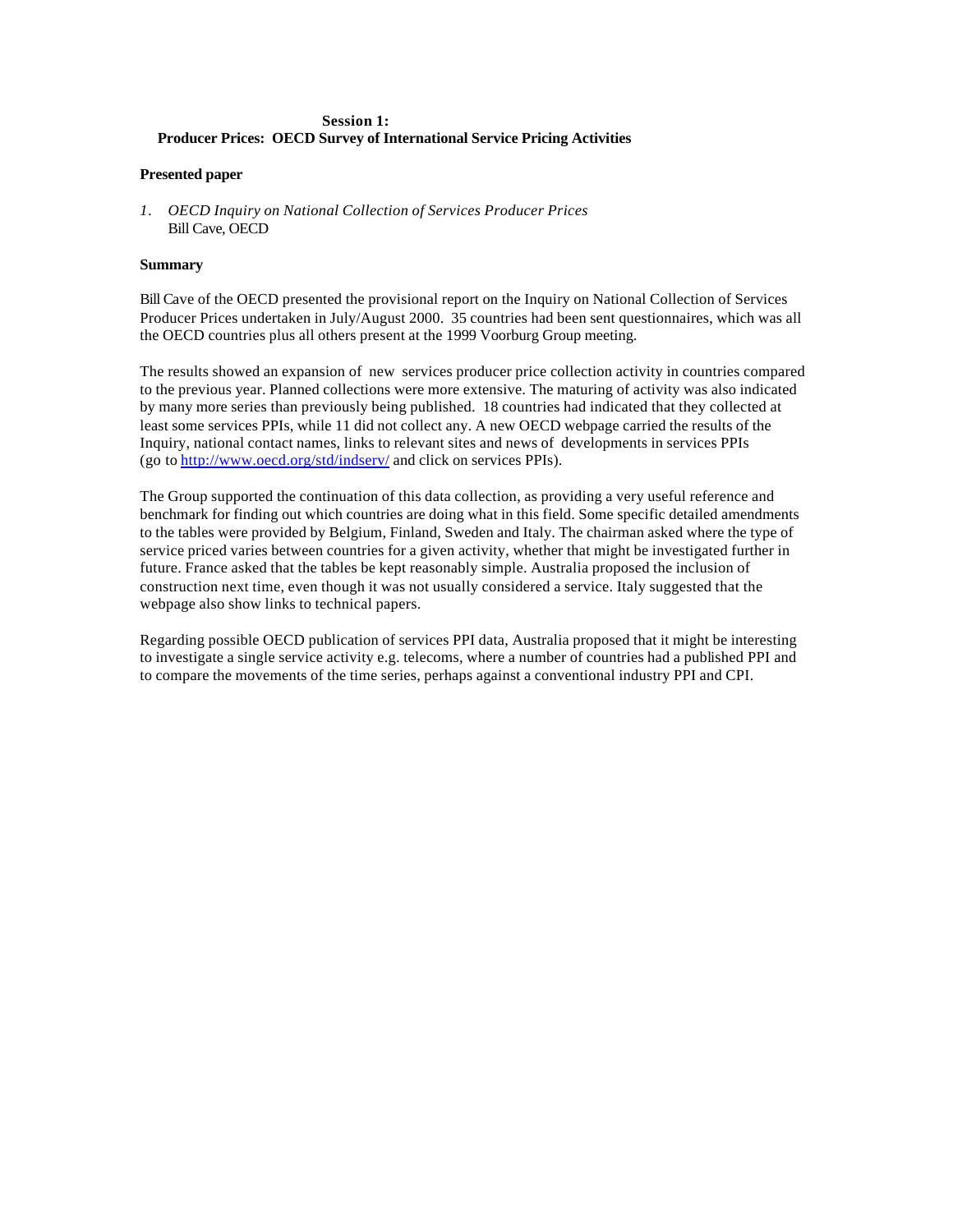## **Producer Prices: Aggregation Models**

## **Presented papers**

- *1. Australia's Economy-wide Price Index Frameworks* David Collins, Australian Bureau of Statistics
- *2. Producer Price Index Aggregation Models and the Expansion Into the Service Sector* Irwin B. Gerduk, U.S. Bureau of Labor Statistics

## **Summary**

The primary reason for this session was that no consensus exists on how to aggregate services into the traditional goods only PPI. The papers in this session provide insight into some solutions being explored in several countries.

David Collins summarized his paper which presented a broad framework for integrating price measures of various sectors into one system. ABS opted for a suite of indices to present complementary and not conflicting views of inflation. The measures relate to market activity. ABS allocates market transactions to discrete sectors following a market transactions view of the economy.

A major index in this framework is the Domestic Final Purchases (DFP) index. Intermediate transactions are captured in the earlier stages of the Stage of Production framework. The eventual goal of ABS is to have complete coverage in the SOP model including construction and trades.

The IMF inquired about how the structure related to the national accounts. The emphasis in ABS is on measuring inflation not GDP deflation. And non-market transactions are excluded.

The UK asked about resource requirements. David Collins stated that they are 5 years into the expansion and their sample size increased by about a third. Costs have been relatively low due to use of existing production systems. But it has been costly to develop new industries initially.

Eurostat inquired about the frequency of publication. Presently, these data are released quarterly. Eurostat also inquired about whether any time lag analysis has been conducted. The data are as yet insufficient to do a proper analysis.

Irwin Gerduk gave a presentation on the model the U.S. is working towards. Non-market transactions are excluded as are imports. Exports are included. The model aggregates to final demand and separately to the major sectors of intermediate demand (services, distribution, crude materials, and intermediate materials).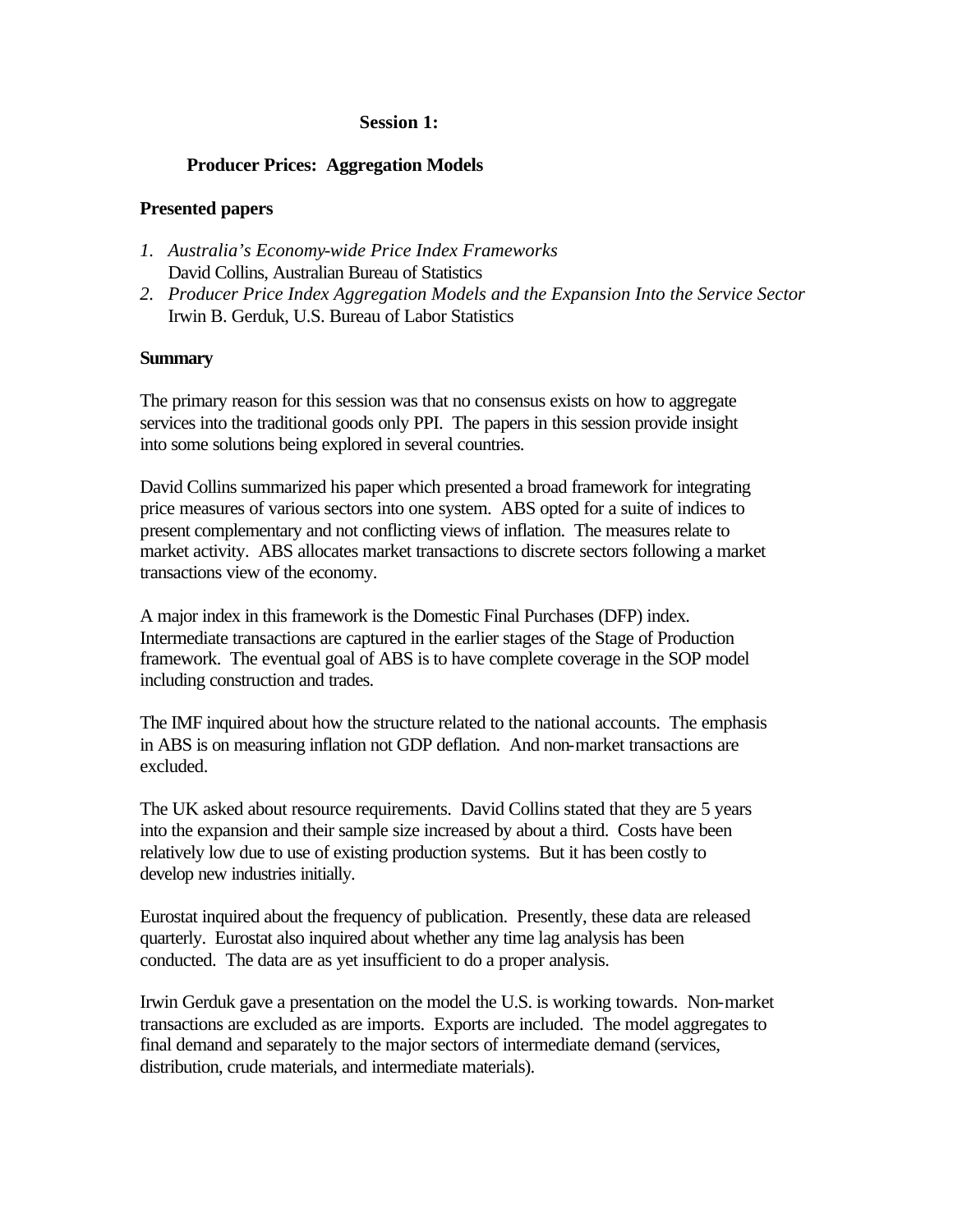The U.S. attempted to build a single integrated model that maximized forward flows while minimizing skips, backflows, and internal flows. They were unable to create such a model. Either the model made little economic sense or there was little rationale for where services was placed in the model. Traditional models, such as Stage of Processing, rely on the concept of transformation of goods into more finished products to determine where a product is classified. Services are consumed when purchased and do not enter the transformation process. So assigning them to a stage of processing is rather arbitrary.

Other alternatives followed in Japan, Australia, the UK, and France involve creation of a Corporate Services Price Index separate from the PPI.

IMF asked whether the stage of processing framework was going to be completely abandoned in the U.S. The U.S. stated that the goods related stages are being embedded in the new proposed model. But there would not be integration with services.

The UK asked if the index is net weighted or gross weighted. The U.S. responded that the index is weighted by final demand and intermediate demand separately.

Diewert inquired about a value added weighted index.

Sweden inquired about the need to have an aggregate framework in mind prior to embarking on a services sector expansion. ABS and the US emphasized the value of having a framework in mind as it answered many of the scoping and methodological questions that arise. Also, the index should service a much broader set of users than just thenational income accountants.

A discussion developed over the ability of smaller countries to follow an aggregate approach and the role of Eurostat in providing guidance for the service sector expansion. There were feelings voiced that a single aggregative framework was not desirable at present. Service sector work is at too early a stage in too many countries and resources are too scarce to consider mandating an approach that may not be attainable in many countries.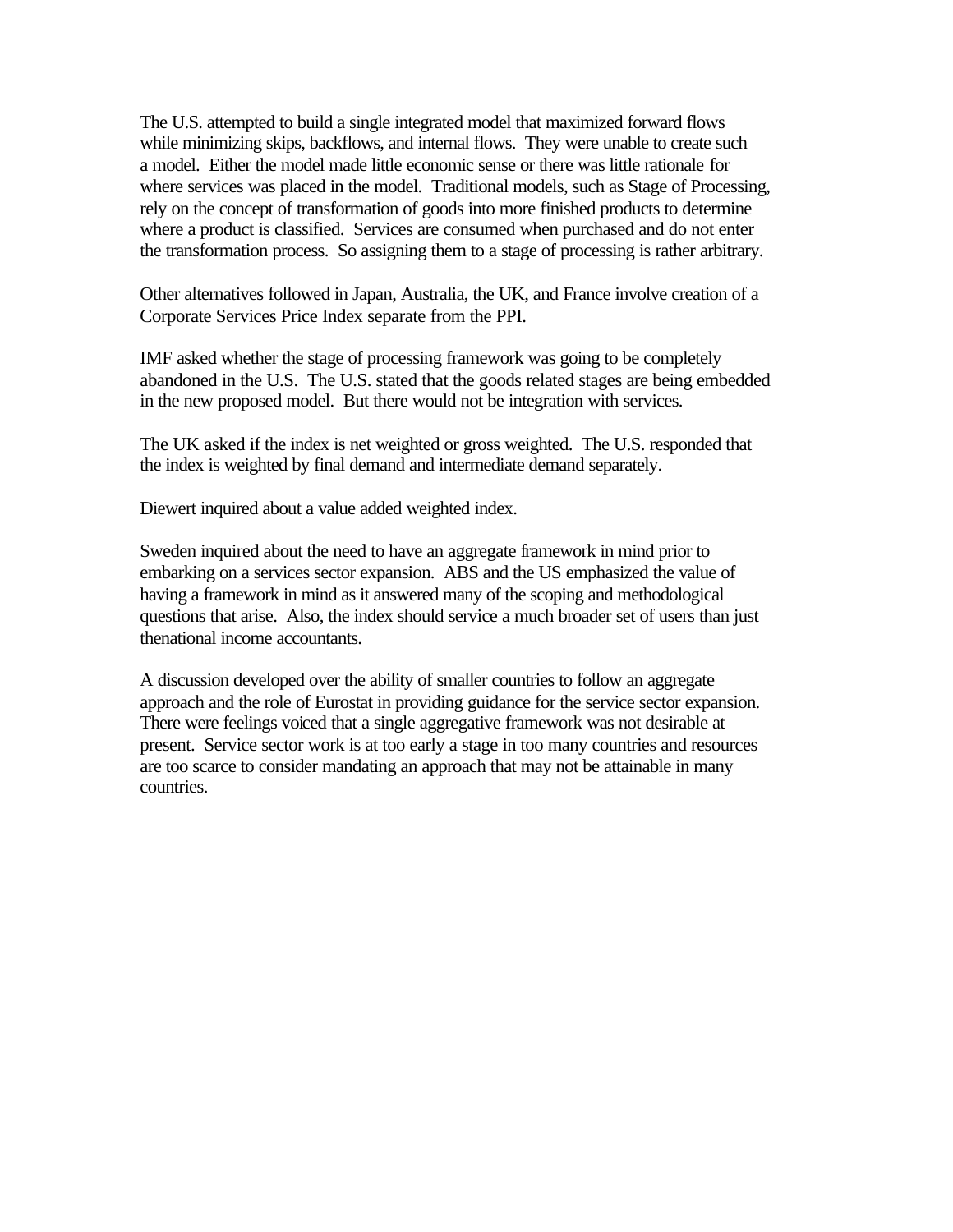# **Producer Prices: Discussion of Future Plans**

## **Summary**

The following was resolved in discussing the future role of PPI in Voorburg:

- 1. The strategy of generating a paper detailing international practices in a given industry area was accepted.
- 2. The body of the paper would follow the draft outline for the principal paper circulated before the Madrid meeting with several changes.
- 3. The paper would include a section presenting and analyzing time series data for price movement for a country that was following the methodology detailed in the body of the paper.
- 4. A series of appendices would be drafted documenting the experiences of other countries who had undertaken surveying in this same industry area. This would be the author of the paper's responsibility.
- 5. The final paper would undergo a formal edit and then be posted to the Voorburg web site.
- 6. The author of the paper would select the experiences of one country to represent in the body of the paper and present the full context of that country. The business model should represent a frequently encountered way of conducting business internationally. The pricing methodology should represent the state of the art for that particular business model.
- 7. Authors will be sought to draft four papers for next year's Voorburg conference finalizing the areas of: accounting services, telecommunications services, legal services, and engineering services.
- 8. The main body of the paper should be drafted within six months and then circulated to Voorburg members who have engaged in surveying in those areas. This will facilitate the author's mission to seek international practices information to include in the appendices.
- 9. Each year there will be specified an annual theme for an additional paper session. Possible themes include quality adjustment, fitness for use, e-commerce impact on service sector surveying.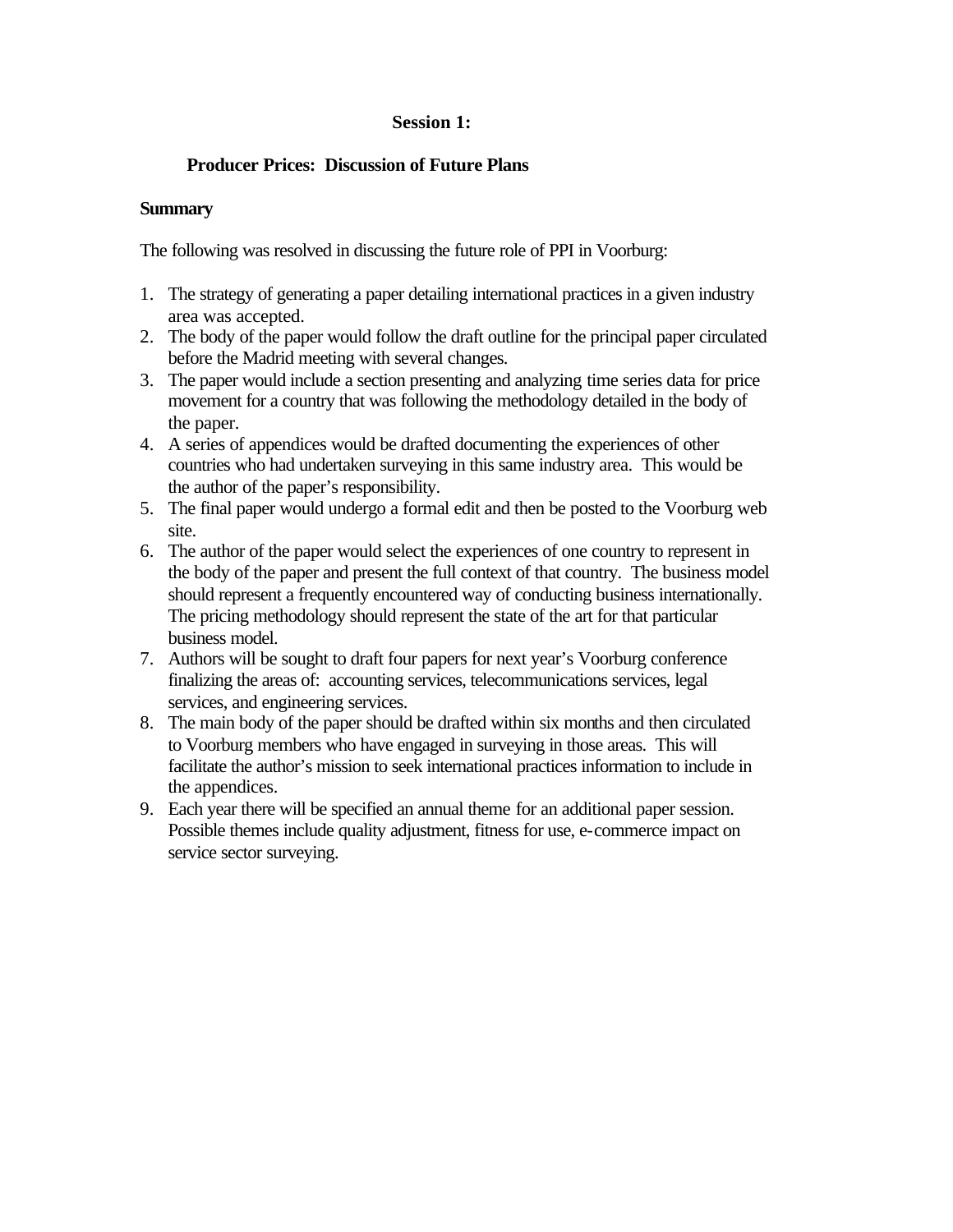**Producer Prices: International Monetary Fund – Framework for Data Quality Assessment**

# **International working group Representative(s) IMF Representative(s)**

Kim Zieschang Paul Armknecht

## **Summary**

A talk entitled *A Framework for Data Quality Assessment* was presented by Mr. Zieschang, introducing a draft version of the topic structure and protocol for data quality assessment being developed by IMF in consultation with a series of focus groups of national and international experts in economic statistics. The framework is designed to operate under an assessment protocol using information supplied by countries on the current status of their administrative arrangements and methodology for compilation and dissemination of statistics. The talk dealt with

- IMF's current activities in the description and assessment of these aspects of the production and dissemination of economic data, including its review of work done in several national statistical offices (http://dsbb.imf.org/dqrsindex.htm),
- a brief description of the IMF data dissemination framework underlying the Special Data Dissemination Standard (SDDS) and General Dissemination System (GDDS), including their Data, Access by the Public, Integrity, and Quality dimensions (http://dsbb.imf.org/),
- a brief description of the emerging themes of a data quality assessment framework (DQAF) underlying the Experimental Reports on Observance of Standards and Codes (ROSCs), comprising Integrity, Conceptual consistency, Accuracy, Serviceability, and Accessibility (http://www.imf.org/external/np/rosc/index.htm),
- the relationship between the data quality assessment framework of the ROSCs and the SDDS./GDDS,
- IMF's past and planned consultations with experts in economic statistics to refine and establish a broadly based and widely accepted data quality assessment framework. These consultations have included or will include
	- o Meeting with a focus group of national accountants from national statistical offices to review a national accounts DQAF
	- o Review of a Producer Price Index DQAF by the Technical Expert Group on the PPI meeting concurrently with the Voorburg Group.
	- o Reviews of DQAFs for Financial, Fiscal, and External sector statistics in the next months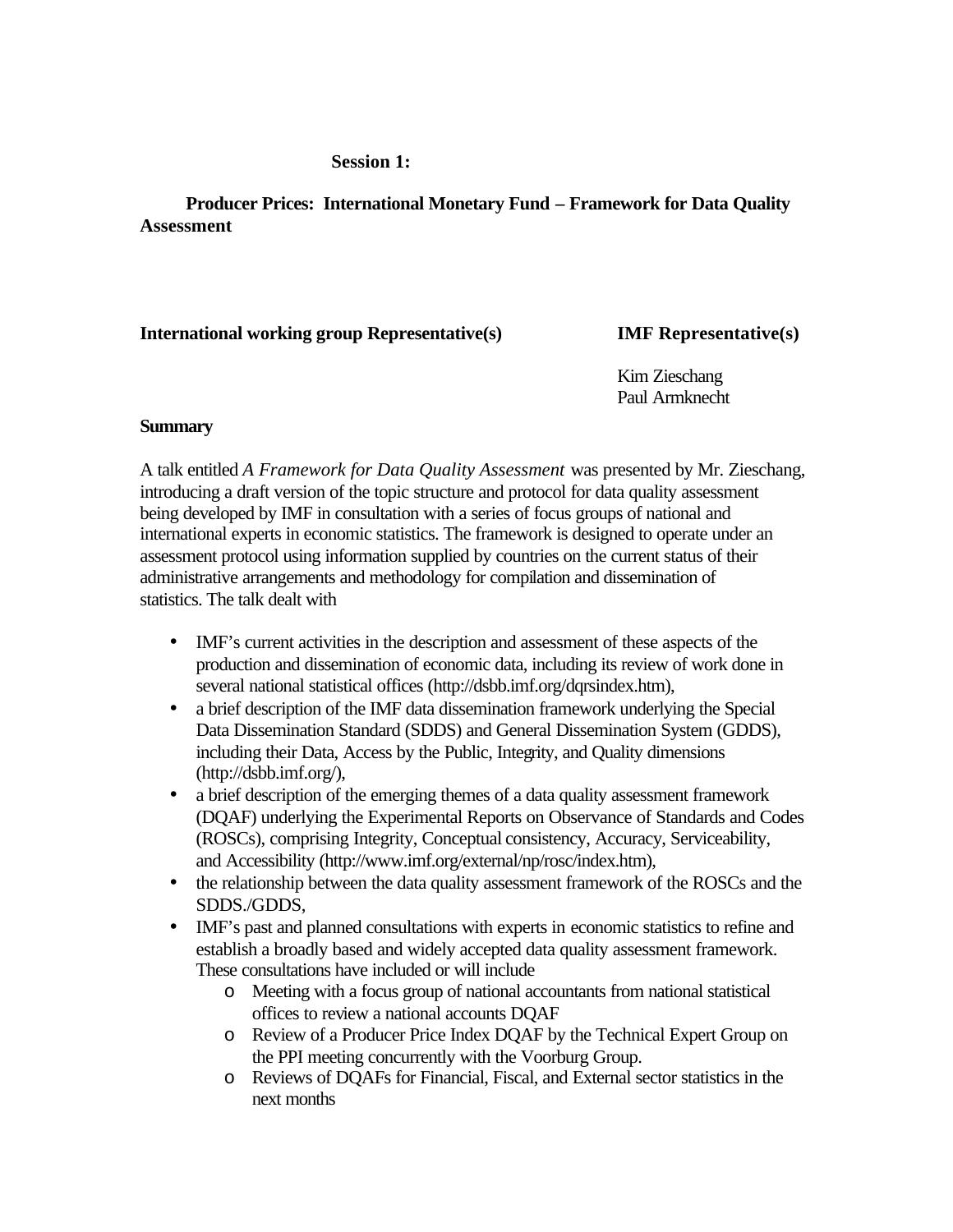o Conference on data quality to be held jointly with the Korean Statistical Office in Seoul during December of this year.

Questions were taken from

• Mr. Collins, Australian Bureau of Statistics, on whether the DOAF is intended for self assessment of data quality by national statistical offices or for use in IMF audits

Mr. Zieschang replied the former, but noted that IMF expects the DQAF would become its principal framework for statistics technical assistance and surveillance. He said the function of the DQAF would also be to support the production of consistent quality assessments in the ROSCs and through its linkage with the data dissemination frameworks, the transparency of reporting on the institutional arrangements, methodology, and dissemination of economic statistics.

• Mr. Verrinder, EUROSTAT, on the relationship of the DQAF to earlier studies of business excellence, and whether it would also accommodate the more specific accuracy aspects of statistical quality such as estimates of statistical variances and bias.

Mr. Zieschang replied that the DQAF was founded on a review of business excellence as well as and more narrowly focused studies of data quality in statistical agencies, including studies in the UK, Ireland, the United States, and the Netherlands, among others. He also noted that there is a home in the DQAF for traditional mean square error measures of accuracy encompassing estimates of statistical variance and bias.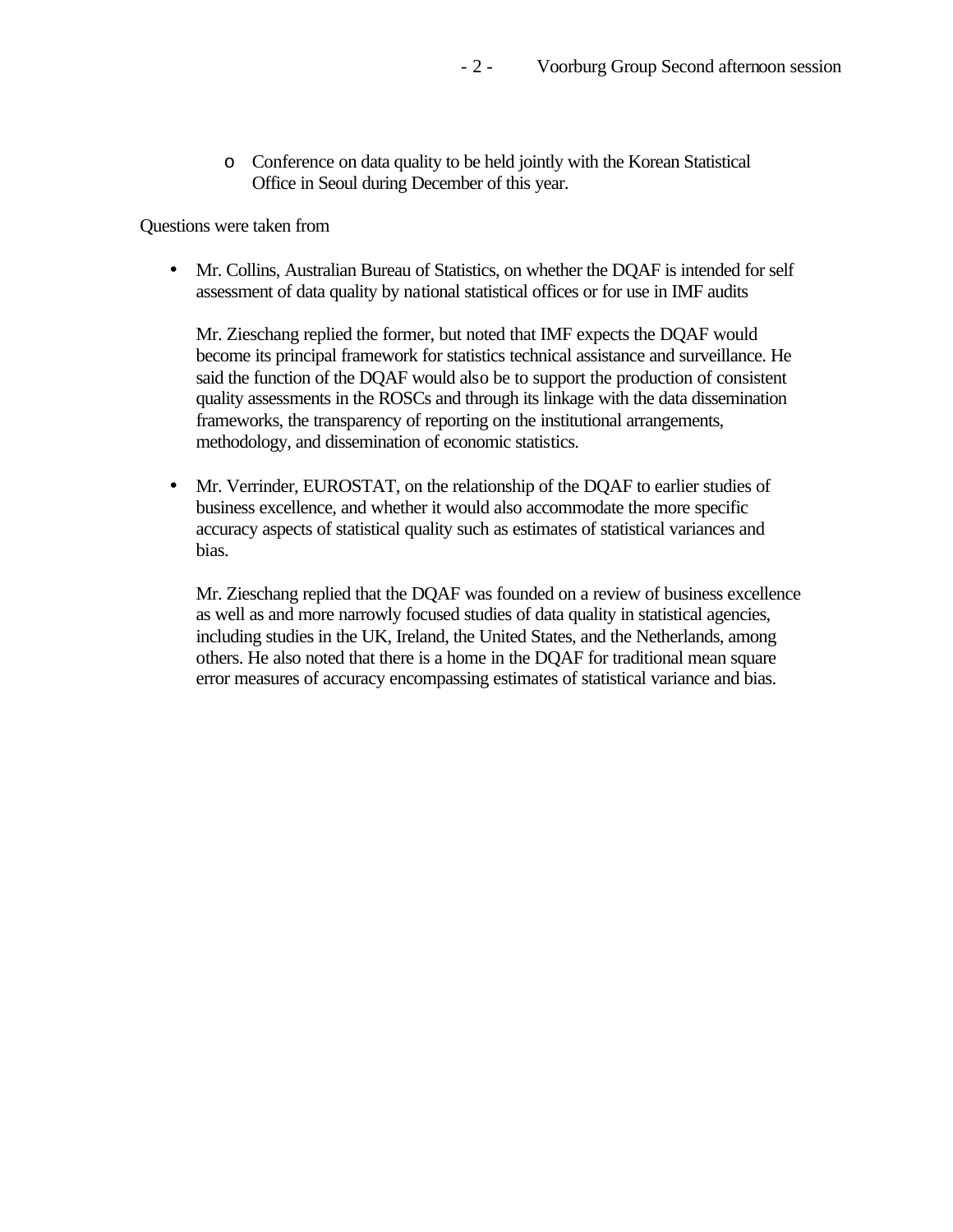## **Producer Prices: International Monetary Fund – PPI Technical Expert Group**

## **Summary**

The topic of the discussion, presented by Paul Armknecht of the IMF, was the background that lead to the project to develop a new PPI manual and a status report on the content of the new manual and progress made to date in writing draft chapters. The discussion centered on five topics: (i) the Boskin Commission Report, (ii) concerns about existing manuals being out of date, (iii) forming of the Intersecretariat Working Group on Price Statistics (IWGPS), (iv) role of the Technical Expert Groups for both the CPI and PPI, and (v) the manual outlines and progress in drafting chapters.

## **Boskin Commission**

The primary result of the Commission report was that the CPI overstates inflation and that this problem was potentially the same in other countries. There were a number sources of bias that may be applicable to both the CPI and PPI. These include substitution effects in which fixed quantities from a previous period are no longer purchased, choice of elementary formula for estimating price change, choice of aggregation formula for averaging price changes at higher levels, lack of proper adjustments for quality changes, and the introduction of new products into the sample.

There are a variety of possible solutions to the problems raised by Boskin Commission report. More frequent weight updates, such as on an annual cycle, could help resolve the substitution effect. The use of the geometric mean or ratio of averages may be more appropriate elementary estimation formulae than the average of price relatives, particularly when there are no weights available and all observations are then equally weighted. The use of a superlative index formula such as the Fisher or Tornqvist would improve the aggregation of price change to higher levels. In addition, more effort and attention is needed to make quality adjustments in our price indexes. There are a variety of methods that can be used to make such adjustments that include statistical imputations or more advanced hedonic modeling methods. Also, efforts can be made for more timely introduction of new products into our statistical samples. This can be accomplished using two stage weighting methods where higher level aggregations use on set of weights that remain fixed while at lower levels new product samples are introduced along with more up-to-date weights.

Another issue is that the existing price manuals are out of date. The CPI Manual was published by the ILO in 1989 and the PPI Manual by the UN in 1979. These manuals do not reflect recent index number research concerning the problems just discussed and are missing the up-to-date techniques for resolving them. At the ECE/ILO CPI meeting in November 1997, the members noted need for new price index manuals and recommended that a revision project be undertaken. The Intersecretariat Working Group on Price Statistics (IWGPS) was formed in September. 1998 to coordinate the development of these manuals. The ECE serves as the secretariat for the IWGPS.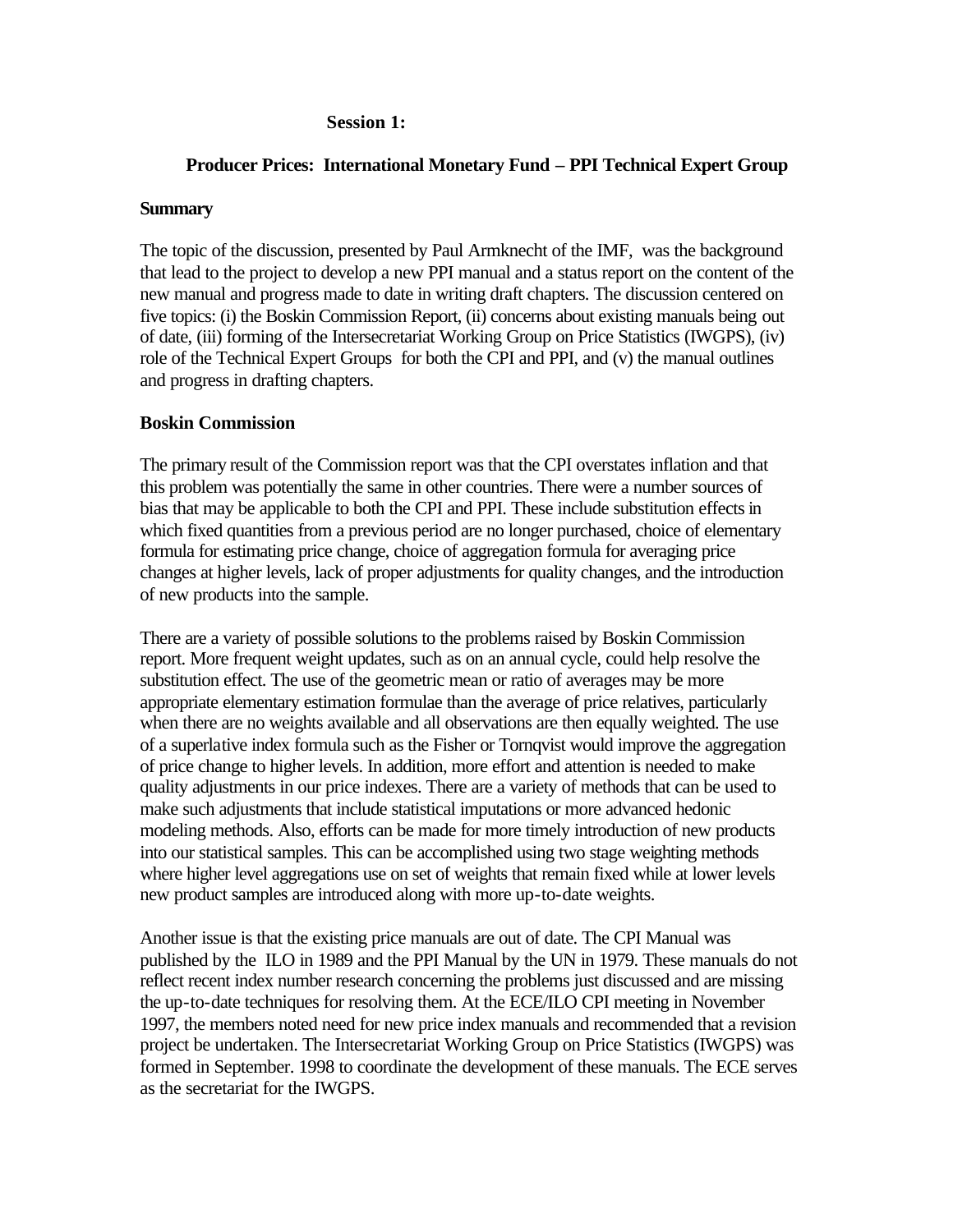The IWGPS established two technical expert groups to accomplish this job. The two Technical Expert Groups (TEG-CPI and TEG-PPI) are composed of price experts from international organizations, national statistical offices, and academia. The two groups are being aligned with the work of Ottawa Group and Voorburg Group, respectively. The ILO coordinates TEG-CPI and the IMF coordinates TEG-PPI.

The work of the two groups to date have resulted in preparation of price manual outlines and written drafts for a number of chapters. The material for the CPI manual can be found on the ILO website using the following URL: http://www.ilo.org/public/english/bureau/stat/guides/cpi/index.htm Drafts for 8 of the 18 chapters are posted at this site. The material for the PPI manual is posted on the IMF website and can be found using the following URL:

http://www.imf.org/external/np/sta/tegppi/index.htm

Drafts for 5 of the 18 chapters posted at this site.

The complete draft manuals are expected to be available for additional review and comments during 2001. The CPI draft should be complete in June 2001 and the PPI manual in September 2001.

The structure of the PPI manual is as follows. The Introduction provides information on the history of price indexes, background on research, and the overall structure of manual. The manual consists of 18 chapters divided into to parts--Part I: Chapters 2-5 which discuss the purpose and uses, the theory of index numbers, a system of price statistics, and the economic concepts underlying the PPI.

Part II: of the manual deals with practical measurement issues. Chapters 6-12 discuss basic compilation methods and procedures. They include an overview of the PPI, its coverage, sampling issues, price collection, development of weights, calculation methods, and methods for chain linking and re-weighting.

Chapters 13-18 present specific issues related to quality adjustment of prices, treatment of specific difficult products, issues of index quality--bias and measurement error, approaches to organization and management, and approaches to publication and dissemination.

The role of Voorburg Group in the development of the manual was discussed. The group includes substantial price index expertise which is an important asset for development of a PPI manual. Therefore it can review and provide input to draft manual chapters. The group has special expertise for difficult products in services which is particularly important for Chapter 14 with regard to service sector.

Members provided several comments related to the manual. David Collins from Australia noted that a structure and format for the contributions of the group to Chapter 14 needs to be developed. The discussion about this point noted the detailed structure of the PPI Principle Paper is probably too much for the manual. A method for incorporating these detailed papers needs to be developed, perhaps by presenting a summary of important conceptual issues and